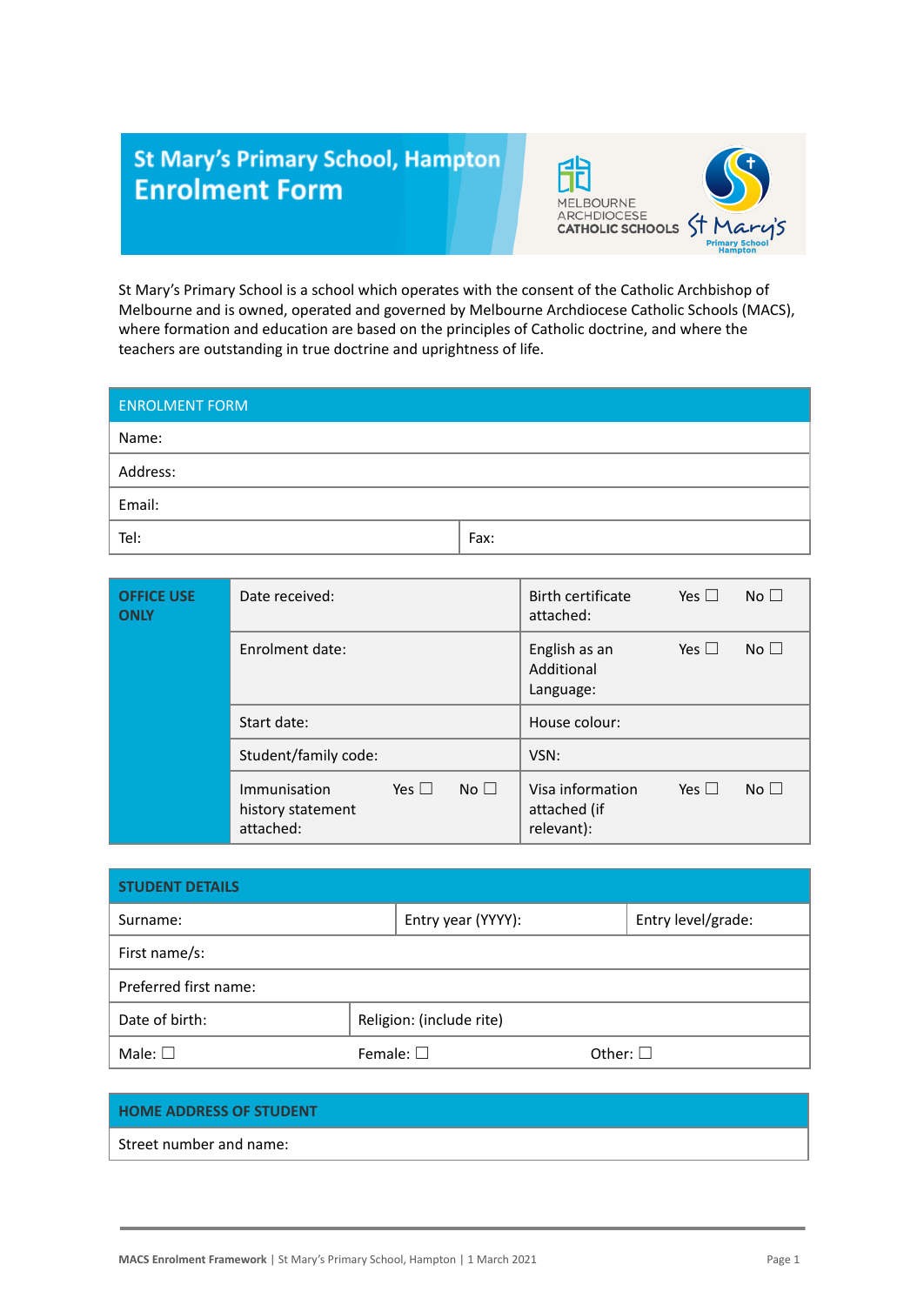| Suburb:                       | ∴ode: |
|-------------------------------|-------|
| المتحامل والمرابط ومحرمة اللا |       |

Home phone:

| <b>EMERGENCY CONTACTS - OTHER THAN PARENT/GUARDIAN</b> |                           |  |
|--------------------------------------------------------|---------------------------|--|
| 1. Name:                                               | 2. Name:                  |  |
| Relationship to<br>child:                              | Relationship to<br>child: |  |
| Home phone:                                            | Home phone:               |  |
| Mobile:                                                | Mobile:                   |  |

| <b>SACRAMENTAL INFORMATION</b> |       |         |  |
|--------------------------------|-------|---------|--|
| Baptism                        | Date: | Parish: |  |
| Confirmation                   | Date: | Parish: |  |
| Reconciliation                 | Date: | Parish: |  |
| Communion                      | Date: | Parish: |  |
| Current parish:                |       |         |  |

| PREVIOUS SCHOOL/PRESCHOOL PERMISSION                                                                                                                                  |             |                                                                                                        |
|-----------------------------------------------------------------------------------------------------------------------------------------------------------------------|-------------|--------------------------------------------------------------------------------------------------------|
| Name and address of previous school/preschool:                                                                                                                        |             |                                                                                                        |
| I/We give permission for the school to contact the<br>previous school or preschool and to gather relevant<br>reports and information to support educational planning: | $No$ $\Box$ | Yes $  \cdot  $<br>(If yes, please complete<br>Form B Sample Consent for<br>Transferring Information.) |

| <b>NATIONALITY</b>                                                                                                                                         |                                           |                                                              |         |                           |                        |
|------------------------------------------------------------------------------------------------------------------------------------------------------------|-------------------------------------------|--------------------------------------------------------------|---------|---------------------------|------------------------|
|                                                                                                                                                            | <b>Government Requirement</b>             | <b>Nationality:</b>                                          |         | Ethnicity:                |                        |
|                                                                                                                                                            | In which country was the<br>student born? | Australia                                                    |         | Other $-$ please specify: |                        |
| Is the student of Aboriginal or Torres Strait Islander origin?<br>(For persons of both Aboriginal and Torres Strait Islander origin, tick 'Yes' for both.) |                                           |                                                              |         |                           |                        |
| No $\square$                                                                                                                                               |                                           | Yes, Aboriginal $\Box$<br>Yes, Torres Strait Islander $\Box$ |         |                           |                        |
| Does the student or their parent(s)/guardian(s) speak a language other than English at home?<br>Note: Record all languages spoken.                         |                                           |                                                              |         |                           |                        |
|                                                                                                                                                            |                                           |                                                              | Student | Parent<br>A/Guardian 1    | Parent<br>B/Guardian 2 |
| <b>No</b>                                                                                                                                                  | English only                              |                                                              |         |                           |                        |
| <b>Yes</b>                                                                                                                                                 | Other $-$ please specify all languages    |                                                              |         |                           |                        |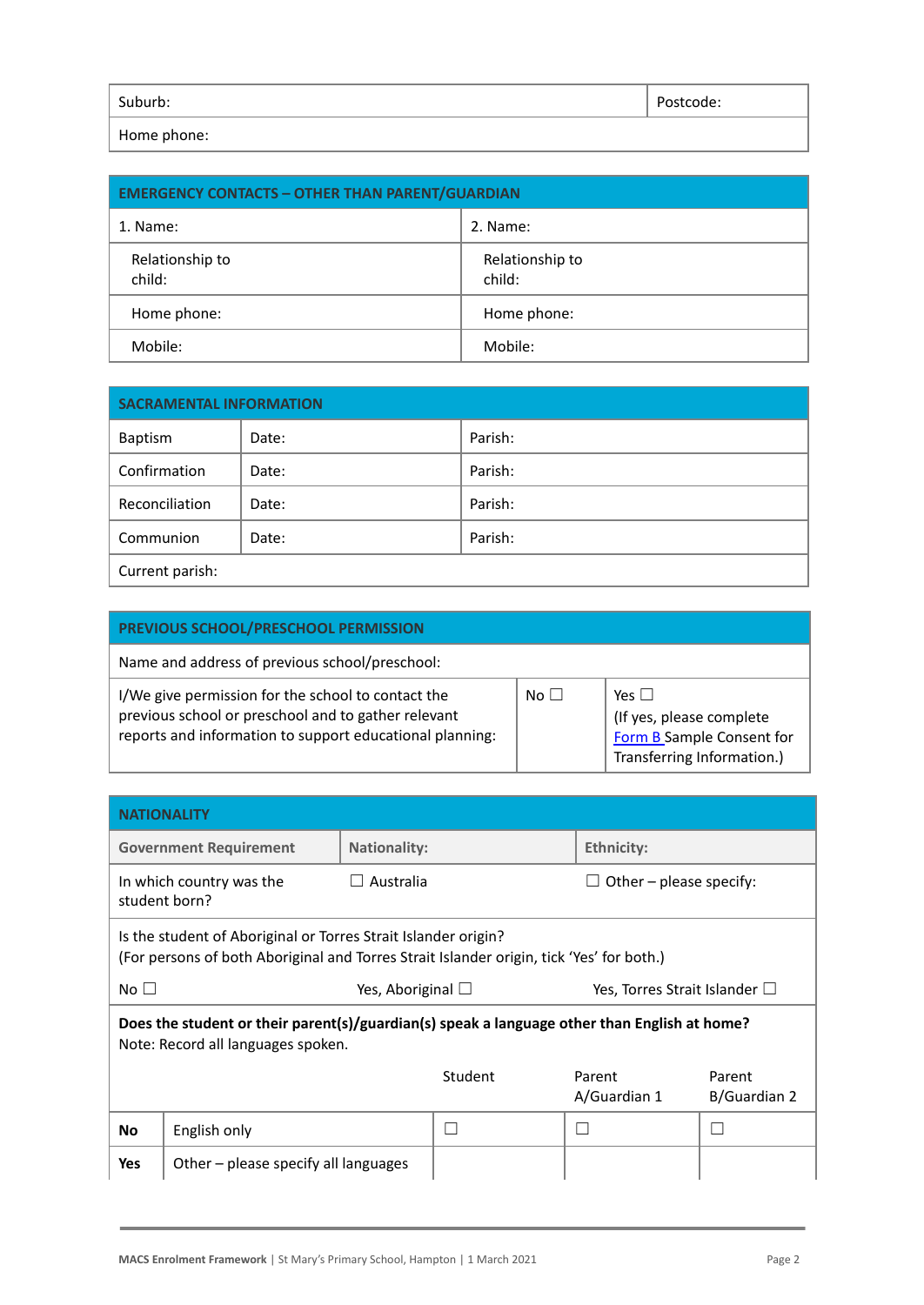| IF NOT BORN IN AUSTRALIA, CITIZENSHIP STATUS*                                                                                                                                                |                                                                                                                                           |  |  |
|----------------------------------------------------------------------------------------------------------------------------------------------------------------------------------------------|-------------------------------------------------------------------------------------------------------------------------------------------|--|--|
| Please tick the relevant category below and record the visa subclass number as per government<br>requirements:<br>(original documents to be sighted and copies to be retained by the school) |                                                                                                                                           |  |  |
| Australian citizen not born in Australia:                                                                                                                                                    |                                                                                                                                           |  |  |
| П                                                                                                                                                                                            | Australian citizen (Australian passport or naturalisation certificate number/document for travel<br>if country of birth is not Australia) |  |  |
| Australian passport number:                                                                                                                                                                  |                                                                                                                                           |  |  |
| Naturalisation certificate number:                                                                                                                                                           |                                                                                                                                           |  |  |
| Visa subclass recorded on entry to Australia:                                                                                                                                                |                                                                                                                                           |  |  |
| Date of arrival in Australia:                                                                                                                                                                |                                                                                                                                           |  |  |
|                                                                                                                                                                                              | Not currently an Australian citizen, please provide further details as appropriate below:                                                 |  |  |
| $\mathsf{L}$                                                                                                                                                                                 | Permanent resident: (if ticked, record the visa subclass number)                                                                          |  |  |
|                                                                                                                                                                                              | Temporary resident: (if ticked, record the visa subclass number)                                                                          |  |  |
|                                                                                                                                                                                              | Other/visitor/overseas student: (if ticked, record the visa subclass number)                                                              |  |  |
|                                                                                                                                                                                              | * Please attach visa/ImmiCard/letter of notification and passport photo page.                                                             |  |  |

| <b>MEDICAL INFORMATION</b>   |            |           |                                                                                                                                                                                                                                                                                                                |         |
|------------------------------|------------|-----------|----------------------------------------------------------------------------------------------------------------------------------------------------------------------------------------------------------------------------------------------------------------------------------------------------------------|---------|
| Doctor's name:               |            |           |                                                                                                                                                                                                                                                                                                                |         |
| Street number and<br>name:   |            |           |                                                                                                                                                                                                                                                                                                                |         |
| Suburb:                      |            |           | Postcode:                                                                                                                                                                                                                                                                                                      | Phone:  |
| Medicare number:             |            |           | Ref number:                                                                                                                                                                                                                                                                                                    | Expiry: |
| Private health<br>insurance: | Yes $\Box$ | No $\Box$ | Fund:                                                                                                                                                                                                                                                                                                          | Number: |
| Ambulance cover:             | Yes $\Box$ | No $\Box$ | Number:                                                                                                                                                                                                                                                                                                        |         |
| Medical condition:           |            |           | Please specify any relevant medical conditions for the student, e.g. asthma,<br>diabetes, anaphylaxis, and/or any medications prescribed for the student. A<br>Medical Management Plan signed by a relevant medical practitioner<br>(doctor/nurse) will be required for each of the medical conditions listed. |         |
|                              |            |           | Please list specific details for any known allergies that do not lead to<br>anaphylaxis, e.g. hay fever, rye grass, animal fur.                                                                                                                                                                                |         |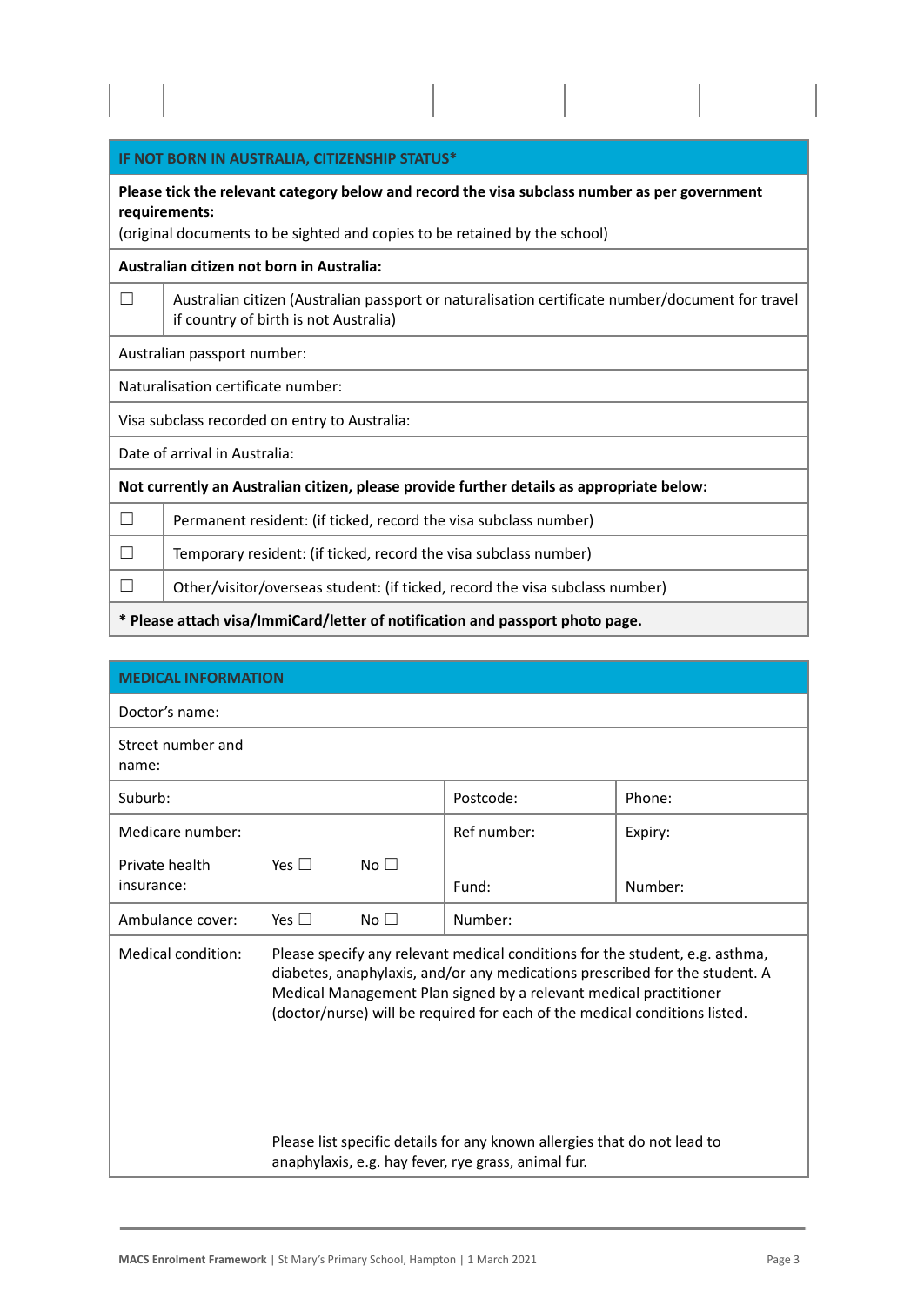| Has the student been diagnosed as being at risk of anaphylaxis? | Yes $\Box$ | No $\square$    |
|-----------------------------------------------------------------|------------|-----------------|
| If yes, does the student have an EpiPen or Anapen?              | Yes $\Box$ | No <sub>1</sub> |

| <b>IMMUNISATION</b> (please attach an immunisation history statement for your child)                                                                                                                                                     |            |                                                                                                |  |  |  |
|------------------------------------------------------------------------------------------------------------------------------------------------------------------------------------------------------------------------------------------|------------|------------------------------------------------------------------------------------------------|--|--|--|
| All vaccines are recorded on the Australian Immunisation<br>Register (AIR). You are required to obtain an<br>immunisation history statement for your child (visit<br>$myGov$ ) and provide it to the school with this enrolment<br>form. | Yes $\Box$ | Immunisation history statement attached:<br>No $\Box$<br>If no, please provide<br>explanation: |  |  |  |
| If the student entered Australia on a humanitarian visa,<br>did they receive a refugee health check?                                                                                                                                     | Yes $\Box$ | No <sub>1</sub>                                                                                |  |  |  |

Please provide all required information to allow us to meet our duty of care obligations and facilitate the smooth transition of your child into our school. It will assist the school to implement appropriate adjustments and strategies to meet the particular needs of your child. If the information is not provided or is incomplete, incorrect or misleading, current or ongoing enrolment may be reviewed.

| <b>ADDITIONAL NEEDS</b> |                                                                                                              |            |                        |  |                                             |  |
|-------------------------|--------------------------------------------------------------------------------------------------------------|------------|------------------------|--|---------------------------------------------|--|
|                         | Is your child eligible or currently receiving National<br><b>Disability Insurance Scheme (NDIS) support?</b> | Yes $\Box$ | No $\square$           |  |                                             |  |
|                         | Does your child present with:                                                                                |            |                        |  |                                             |  |
|                         | autism (ASD)                                                                                                 |            | behavioural concerns   |  | hearing impairment                          |  |
|                         | intellectual disability/<br>developmental delay                                                              |            | mental health issues   |  | oral language/communication<br>difficulties |  |
| L                       | ADD/ADHD                                                                                                     |            | acquired brain injury  |  | vision impairment                           |  |
|                         | giftedness                                                                                                   |            | physical impairment    |  | other condition (please specify)            |  |
|                         | Has your child ever seen a:                                                                                  |            |                        |  |                                             |  |
| ப                       | paediatrician                                                                                                |            | physiotherapist        |  | audiologist                                 |  |
|                         | psychologist/counsellor                                                                                      |            | occupational therapist |  | speech pathologist                          |  |
|                         | psychiatrist                                                                                                 |            | continence nurse       |  | other specialist (please specify)           |  |
|                         | Have you attached all relevant information/reports?<br>Yes $\Box$<br>No $\Box$                               |            |                        |  |                                             |  |

## **FAMILY DETAILS**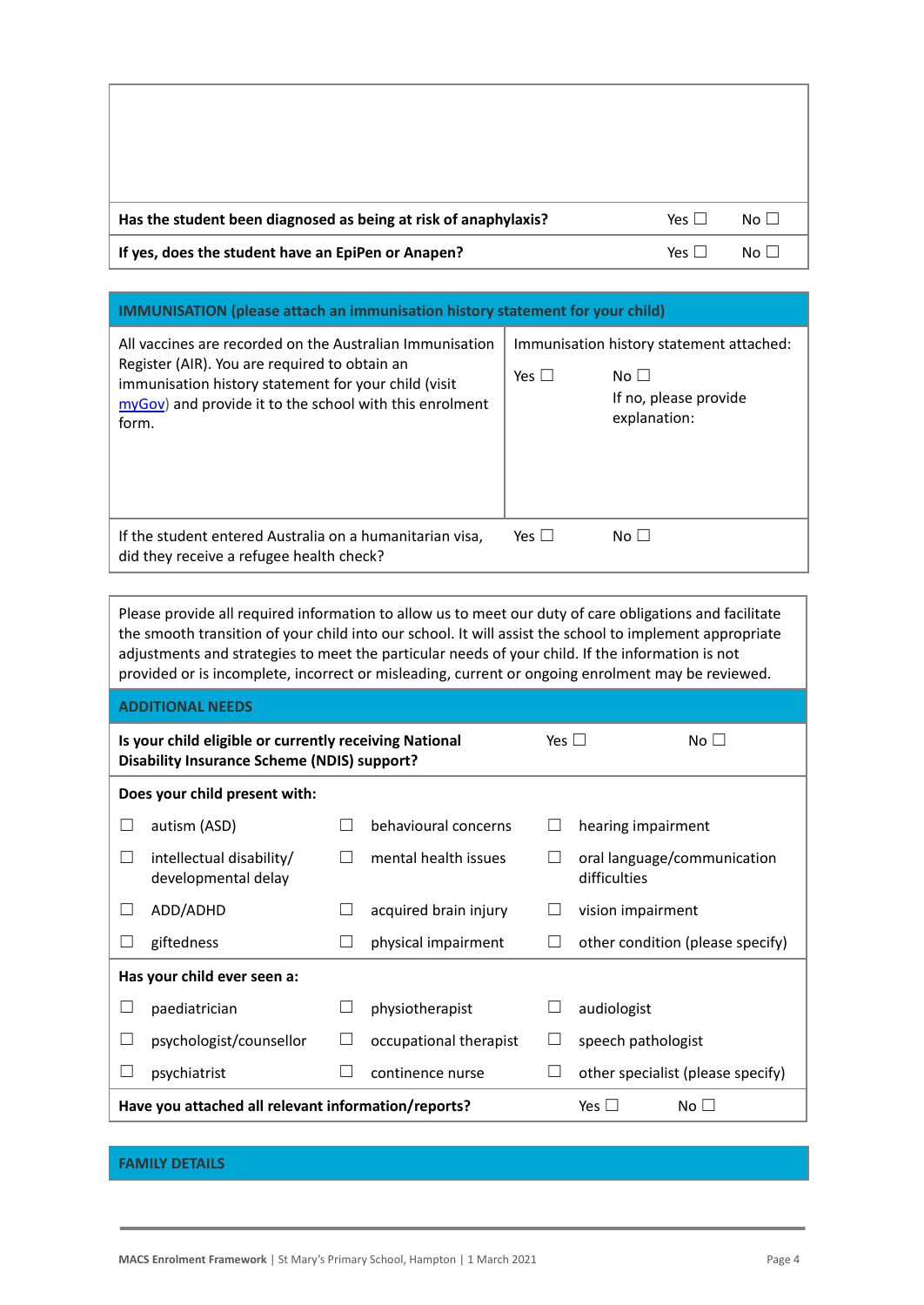| Who will be responsible for payment of the school fees and levies? |  |                   |       |                                |  |
|--------------------------------------------------------------------|--|-------------------|-------|--------------------------------|--|
| First name<br>Surname                                              |  | Address and email | Phone | Relationship to<br>the student |  |
|                                                                    |  |                   |       |                                |  |

| <b>PARENT / GUARDIAN 1</b>                                                                                                                                                |             |                                                         |                                                      |  |                                                                                                                                                     |                       |                             |  |
|---------------------------------------------------------------------------------------------------------------------------------------------------------------------------|-------------|---------------------------------------------------------|------------------------------------------------------|--|-----------------------------------------------------------------------------------------------------------------------------------------------------|-----------------------|-----------------------------|--|
| Surname:                                                                                                                                                                  |             |                                                         | Title: (e.g.<br>Mr/Mrs/Ms)                           |  | First<br>name:                                                                                                                                      |                       |                             |  |
| Address:                                                                                                                                                                  |             |                                                         |                                                      |  |                                                                                                                                                     |                       |                             |  |
| Home phone:                                                                                                                                                               |             |                                                         | Work phone:                                          |  | Mobile:                                                                                                                                             |                       |                             |  |
|                                                                                                                                                                           |             |                                                         | SMS messaging: (for emergency and reminder purposes) |  | Yes $\square$                                                                                                                                       |                       | No <sub>1</sub>             |  |
| Email:                                                                                                                                                                    |             |                                                         |                                                      |  |                                                                                                                                                     |                       |                             |  |
| Government<br>Requirement                                                                                                                                                 | Occupation: |                                                         |                                                      |  | What is the occupation<br>group?<br>(select from list of parental<br>occupation groups in the<br><b>School Family Occupation</b><br>Index on p. 11) |                       |                             |  |
| Religion: (include rite)                                                                                                                                                  |             |                                                         |                                                      |  | Nationality:<br>Ethnicity if not born in Australia:                                                                                                 |                       |                             |  |
| Country of<br>$\Box$ Australia<br>$\Box$ Other (please specify):<br>birth:                                                                                                |             |                                                         |                                                      |  |                                                                                                                                                     |                       |                             |  |
| What is the highest year of primary or secondary school Parent A/Guardian 1 has completed?<br>(Persons who have never attended secondary school, tick 'Year 9 or below'.) |             |                                                         |                                                      |  |                                                                                                                                                     |                       |                             |  |
| Year 9 or below<br>Year 10 or equivalent<br>$\vert \ \ \vert$<br>$\Box$                                                                                                   |             | Year 11 or equivalent<br>$\Box$                         |                                                      |  |                                                                                                                                                     | Year 12 or equivalent |                             |  |
| What is the level of the highest qualification Parent A/Guardian 1 has completed?                                                                                         |             |                                                         |                                                      |  |                                                                                                                                                     |                       |                             |  |
| No post-school<br>qualification                                                                                                                                           |             | Certificate I to IV<br>(including trade<br>certificate) |                                                      |  | Advanced<br>diploma/diploma                                                                                                                         |                       | Bachelor degree or<br>above |  |

| <b>PARENT / GUARDIAN 2</b>                                                      |                            |                |  |  |  |
|---------------------------------------------------------------------------------|----------------------------|----------------|--|--|--|
| Surname:                                                                        | Title: (e.g.<br>Mr/Mrs/Ms) | First<br>name: |  |  |  |
| Address:                                                                        |                            |                |  |  |  |
| Home phone:                                                                     | Work phone:                | Mobile:        |  |  |  |
| SMS messaging: (for emergency and reminder purposes)<br>No $\Box$<br>Yes $\Box$ |                            |                |  |  |  |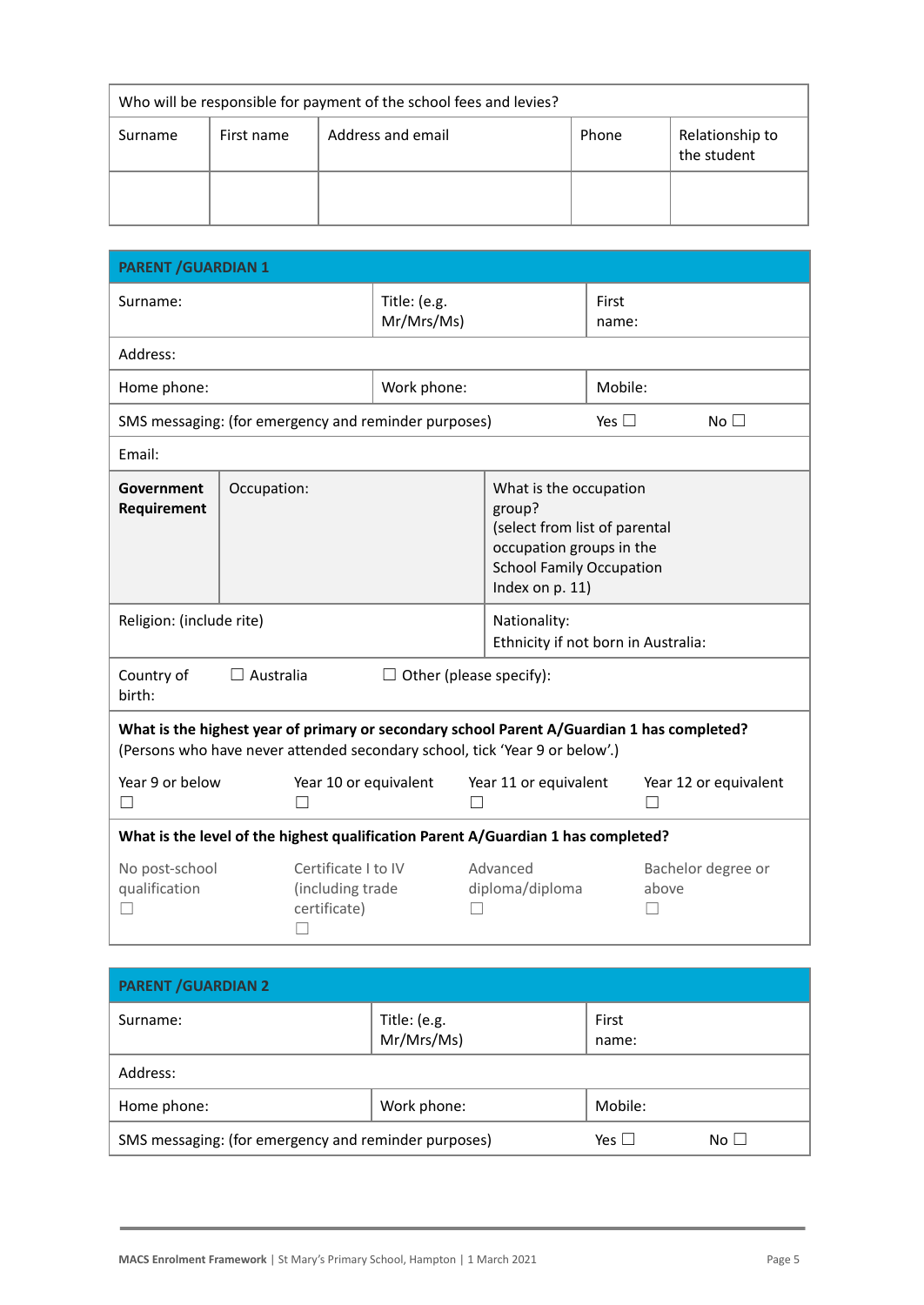| Email:                                                                                                                                                                    |                                                         |  |                                                                                                                                                     |                             |  |
|---------------------------------------------------------------------------------------------------------------------------------------------------------------------------|---------------------------------------------------------|--|-----------------------------------------------------------------------------------------------------------------------------------------------------|-----------------------------|--|
| Government<br>Requirement                                                                                                                                                 | Occupation:                                             |  | What is the occupation<br>group?<br>(select from list of parental<br>occupation groups in the<br><b>School Family Occupation</b><br>Index on p. 11) |                             |  |
| Religion: (include rite)                                                                                                                                                  |                                                         |  | Nationality:<br>Ethnicity if not born in Australia:                                                                                                 |                             |  |
| Country of<br>birth:                                                                                                                                                      | Australia<br>Other (please specify):                    |  |                                                                                                                                                     |                             |  |
| What is the highest year of primary or secondary school Parent B/Guardian 2 has completed?<br>(Persons who have never attended secondary school, tick 'Year 9 or below'.) |                                                         |  |                                                                                                                                                     |                             |  |
| Year 9 or below                                                                                                                                                           | Year 10 or equivalent                                   |  | Year 11 or equivalent                                                                                                                               | Year 12 or equivalent       |  |
| What is the level of the highest qualification Parent B/Guardian 2 has completed?                                                                                         |                                                         |  |                                                                                                                                                     |                             |  |
| No post-school<br>qualification                                                                                                                                           | Certificate I to IV<br>(including trade<br>certificate) |  | Advanced<br>diploma/diploma                                                                                                                         | Bachelor degree or<br>above |  |

| SIBLINGS ATTENDING A SCHOOL/PRESCHOOL                                                                    |                  |            |               |  |
|----------------------------------------------------------------------------------------------------------|------------------|------------|---------------|--|
| List all children in your family attending school or preschool (oldest to youngest) – include applicant: |                  |            |               |  |
| Name                                                                                                     | School/preschool | Year/grade | Date of birth |  |
|                                                                                                          |                  |            |               |  |
|                                                                                                          |                  |            |               |  |
|                                                                                                          |                  |            |               |  |
|                                                                                                          |                  |            |               |  |
|                                                                                                          |                  |            |               |  |

| <b><i>ME CARE ARRANGEMENTS</i></b> |                              |  |                                                                                                                          |  |  |
|------------------------------------|------------------------------|--|--------------------------------------------------------------------------------------------------------------------------|--|--|
|                                    | Living with immediate family |  | Out-of-home care                                                                                                         |  |  |
|                                    | Carer/guardian               |  | Shared parenting,<br>e.g. one week with each parent:<br>Days with Parent A/Guardian 1:<br>Days with Parent B/Guardian 2: |  |  |
|                                    | Kinship care                 |  | Other (please specify)                                                                                                   |  |  |

## **COURT ORDERS OR PARENTING ORDERS (if applicable)**